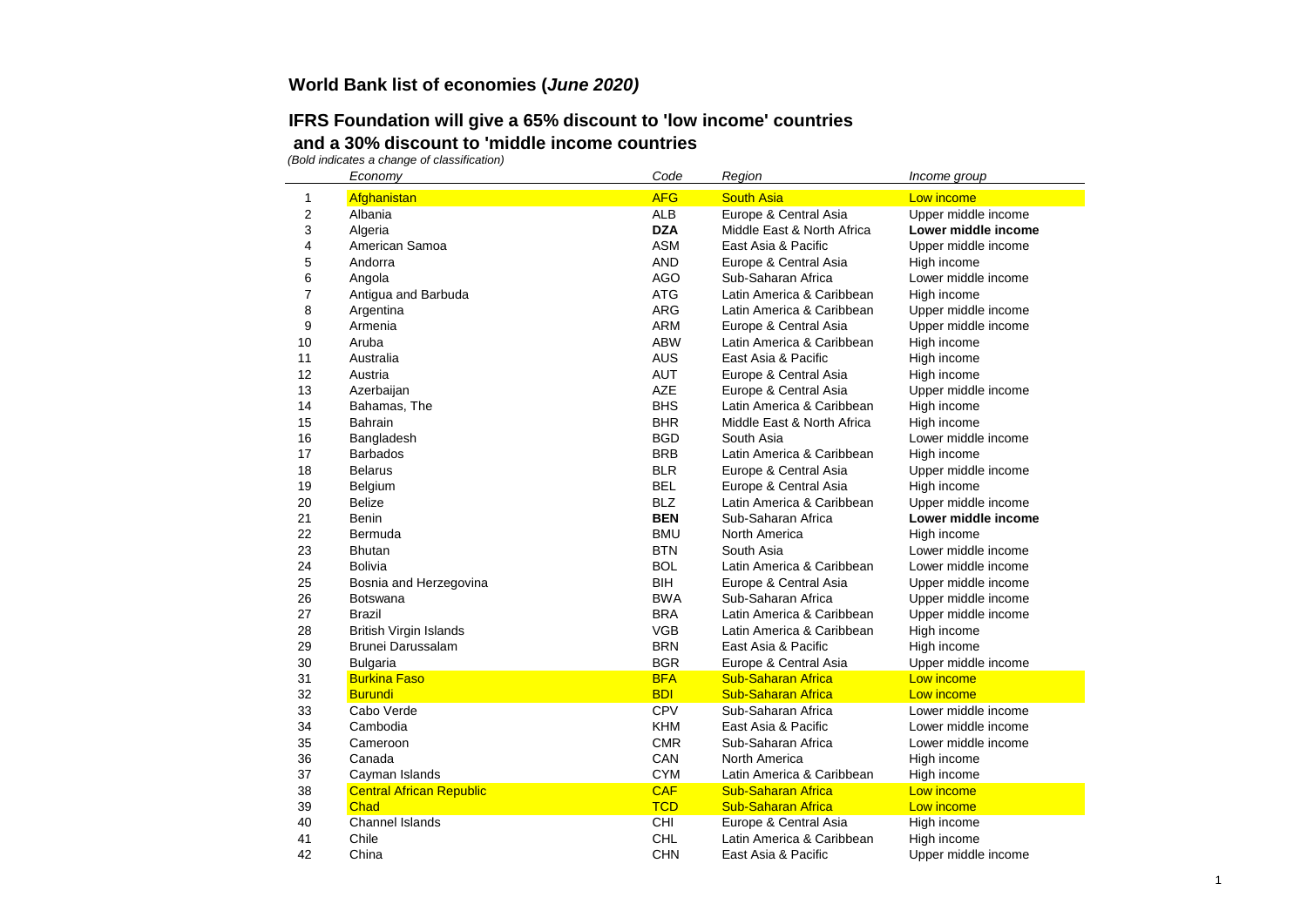## **IFRS Foundation will give a 65% discount to 'low income' countries and a 30% discount to 'middle income countries**

|    | Economy                  | Code       | Region                     | Income group        |
|----|--------------------------|------------|----------------------------|---------------------|
| 43 | Colombia                 | COL        | Latin America & Caribbean  | Upper middle income |
| 44 | Comoros                  | <b>COM</b> | Sub-Saharan Africa         | Lower middle income |
| 45 | Congo, Dem. Rep.         | <b>COD</b> | <b>Sub-Saharan Africa</b>  | Low income          |
| 46 | Congo, Rep.              | COG        | Sub-Saharan Africa         | Lower middle income |
| 47 | Costa Rica               | <b>CRI</b> | Latin America & Caribbean  | Upper middle income |
| 48 | Côte d'Ivoire            | CIV        | Sub-Saharan Africa         | Lower middle income |
| 49 | Croatia                  | <b>HRV</b> | Europe & Central Asia      | High income         |
| 50 | Cuba                     | <b>CUB</b> | Latin America & Caribbean  | Upper middle income |
| 51 | Curaçao                  | <b>CUW</b> | Latin America & Caribbean  | High income         |
| 52 | Cyprus                   | <b>CYP</b> | Europe & Central Asia      | High income         |
| 53 | <b>Czech Republic</b>    | <b>CZE</b> | Europe & Central Asia      | High income         |
| 54 | <b>Denmark</b>           | <b>DNK</b> | Europe & Central Asia      | High income         |
| 55 | Djibouti                 | <b>DJI</b> | Middle East & North Africa | Lower middle income |
| 56 | Dominica                 | <b>DMA</b> | Latin America & Caribbean  | Upper middle income |
| 57 | Dominican Republic       | <b>DOM</b> | Latin America & Caribbean  | Upper middle income |
| 58 | Ecuador                  | ECU        | Latin America & Caribbean  | Upper middle income |
| 59 | Egypt, Arab Rep.         | EGY        | Middle East & North Africa | Lower middle income |
| 60 | El Salvador              | <b>SLV</b> | Latin America & Caribbean  | Lower middle income |
| 61 | <b>Equatorial Guinea</b> | <b>GNQ</b> | Sub-Saharan Africa         | Upper middle income |
| 62 | <b>Eritrea</b>           | <b>ERI</b> | <b>Sub-Saharan Africa</b>  | Low income          |
| 63 | Estonia                  | <b>EST</b> | Europe & Central Asia      | High income         |
| 64 | Eswatini                 | SWZ        | Sub-Saharan Africa         | Lower middle income |
| 65 | Ethiopia                 | <b>ETH</b> | <b>Sub-Saharan Africa</b>  | Low income          |
| 66 | Faroe Islands            | <b>FRO</b> | Europe & Central Asia      | High income         |
| 67 | Fiji                     | FJI        | East Asia & Pacific        | Upper middle income |
| 68 | Finland                  | <b>FIN</b> | Europe & Central Asia      | High income         |
| 69 | France                   | <b>FRA</b> | Europe & Central Asia      | High income         |
| 70 | French Polynesia         | <b>PYF</b> | East Asia & Pacific        | High income         |
| 71 | Gabon                    | GAB        | Sub-Saharan Africa         | Upper middle income |
| 72 | <b>Gambia, The</b>       | <b>GMB</b> | <b>Sub-Saharan Africa</b>  | Low income          |
| 73 | Georgia                  | GEO        | Europe & Central Asia      | Upper middle income |
| 74 | Germany                  | <b>DEU</b> | Europe & Central Asia      | High income         |
| 75 | Ghana                    | <b>GHA</b> | Sub-Saharan Africa         | Lower middle income |
| 76 | Gibraltar                | <b>GIB</b> | Europe & Central Asia      | High income         |
| 77 | Greece                   | GRC        | Europe & Central Asia      | High income         |
| 78 | Greenland                | <b>GRL</b> | Europe & Central Asia      | High income         |
| 79 | Grenada                  | GRD        | Latin America & Caribbean  | Upper middle income |
| 80 | Guam                     | <b>GUM</b> | East Asia & Pacific        | High income         |
| 81 | Guatemala                | <b>GTM</b> | Latin America & Caribbean  | Upper middle income |
| 82 | Guinea                   | <b>GIN</b> | <b>Sub-Saharan Africa</b>  | Low income          |
| 83 | Guinea-Bissau            | <b>GNB</b> | <b>Sub-Saharan Africa</b>  | Low income          |
| 84 | Guyana                   | <b>GUY</b> | Latin America & Caribbean  | Upper middle income |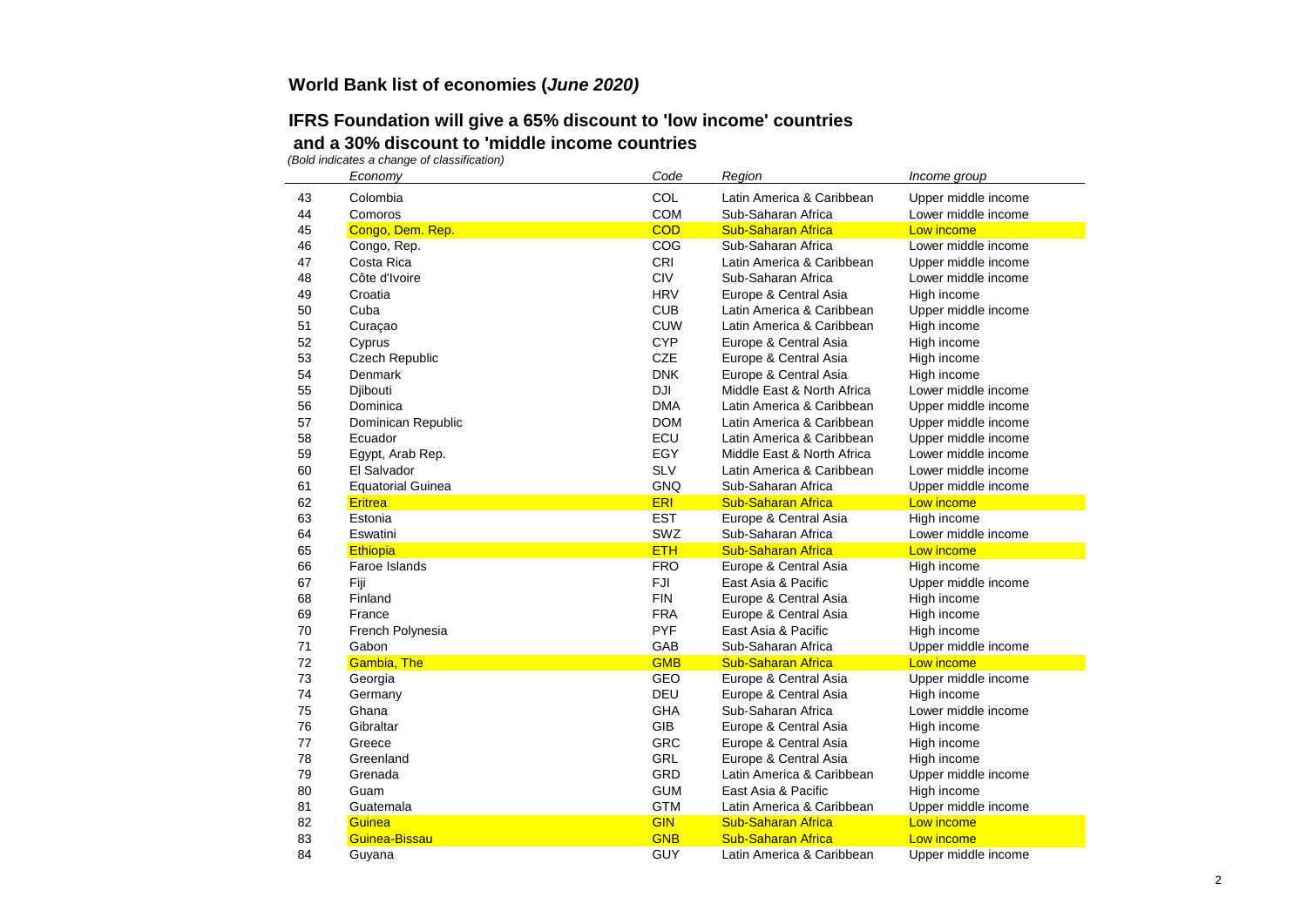## **IFRS Foundation will give a 65% discount to 'low income' countries and a 30% discount to 'middle income countries**

|     | Economy                   | Code       | Region                         | Income group               |
|-----|---------------------------|------------|--------------------------------|----------------------------|
| 85  | <b>Haiti</b>              | <b>HTI</b> | Latin America & Caribbean      | Low income                 |
| 86  | Honduras                  | <b>HND</b> | Latin America & Caribbean      | Lower middle income        |
| 87  | Hong Kong SAR, China      | <b>HKG</b> | East Asia & Pacific            | High income                |
| 88  | Hungary                   | <b>HUN</b> | Europe & Central Asia          | High income                |
| 89  | Iceland                   | <b>ISL</b> | Europe & Central Asia          | High income                |
| 90  | India                     | <b>IND</b> | South Asia                     | Lower middle income        |
| 91  | Indonesia                 | <b>IDN</b> | East Asia & Pacific            | <b>Upper middle income</b> |
| 92  | Iran, Islamic Rep.        | <b>IRN</b> | Middle East & North Africa     | Upper middle income        |
| 93  | Iraq                      | <b>IRQ</b> | Middle East & North Africa     | Upper middle income        |
| 94  | Ireland                   | <b>IRL</b> | Europe & Central Asia          | High income                |
| 95  | Isle of Man               | <b>IMN</b> | Europe & Central Asia          | High income                |
| 96  | Israel                    | <b>ISR</b> | Middle East & North Africa     | High income                |
| 97  | Italy                     | <b>ITA</b> | Europe & Central Asia          | High income                |
| 98  | Jamaica                   | <b>JAM</b> | Latin America & Caribbean      | Upper middle income        |
| 99  | Japan                     | <b>JPN</b> | East Asia & Pacific            | High income                |
| 100 | Jordan                    | <b>JOR</b> | Middle East & North Africa     | Upper middle income        |
| 101 | Kazakhstan                | KAZ        | Europe & Central Asia          | Upper middle income        |
| 102 | Kenya                     | <b>KEN</b> | Sub-Saharan Africa             | Lower middle income        |
| 103 | Kiribati                  | <b>KIR</b> | East Asia & Pacific            | Lower middle income        |
| 104 | Korea, Dem. People's Rep. | <b>PRK</b> | <b>East Asia &amp; Pacific</b> | Low income                 |
| 105 | Korea, Rep.               | <b>KOR</b> | East Asia & Pacific            | High income                |
| 106 | Kosovo                    | <b>XKX</b> | Europe & Central Asia          | Upper middle income        |
| 107 | Kuwait                    | <b>KWT</b> | Middle East & North Africa     | High income                |
| 108 | Kyrgyz Republic           | <b>KGZ</b> | Europe & Central Asia          | Lower middle income        |
| 109 | Lao PDR                   | <b>LAO</b> | East Asia & Pacific            | Lower middle income        |
| 110 | Latvia                    | <b>LVA</b> | Europe & Central Asia          | High income                |
| 111 | Lebanon                   | LBN        | Middle East & North Africa     | Upper middle income        |
| 112 | Lesotho                   | <b>LSO</b> | Sub-Saharan Africa             | Lower middle income        |
| 113 | Liberia                   | <b>LBR</b> | <b>Sub-Saharan Africa</b>      | Low income                 |
| 114 | Libya                     | <b>LBY</b> | Middle East & North Africa     | Upper middle income        |
| 115 | Liechtenstein             | <b>LIE</b> | Europe & Central Asia          | High income                |
| 116 | Lithuania                 | LTU        | Europe & Central Asia          | High income                |
| 117 | Luxembourg                | <b>LUX</b> | Europe & Central Asia          | High income                |
| 118 | Macao SAR, China          | <b>MAC</b> | East Asia & Pacific            | High income                |
| 119 | Madagascar                | <b>MDG</b> | <b>Sub-Saharan Africa</b>      | Low income                 |
| 120 | <b>Malawi</b>             | <b>MWI</b> | <b>Sub-Saharan Africa</b>      | Low income                 |
| 121 | Malaysia                  | <b>MYS</b> | East Asia & Pacific            | Upper middle income        |
| 122 | Maldives                  | <b>MDV</b> | South Asia                     | Upper middle income        |
| 123 | <b>Mali</b>               | <b>MLI</b> | <b>Sub-Saharan Africa</b>      | Low income                 |
| 124 | Malta                     | <b>MLT</b> | Middle East & North Africa     | High income                |
| 125 | <b>Marshall Islands</b>   | <b>MHL</b> | East Asia & Pacific            | Upper middle income        |
| 126 | Mauritania                | <b>MRT</b> | Sub-Saharan Africa             | Lower middle income        |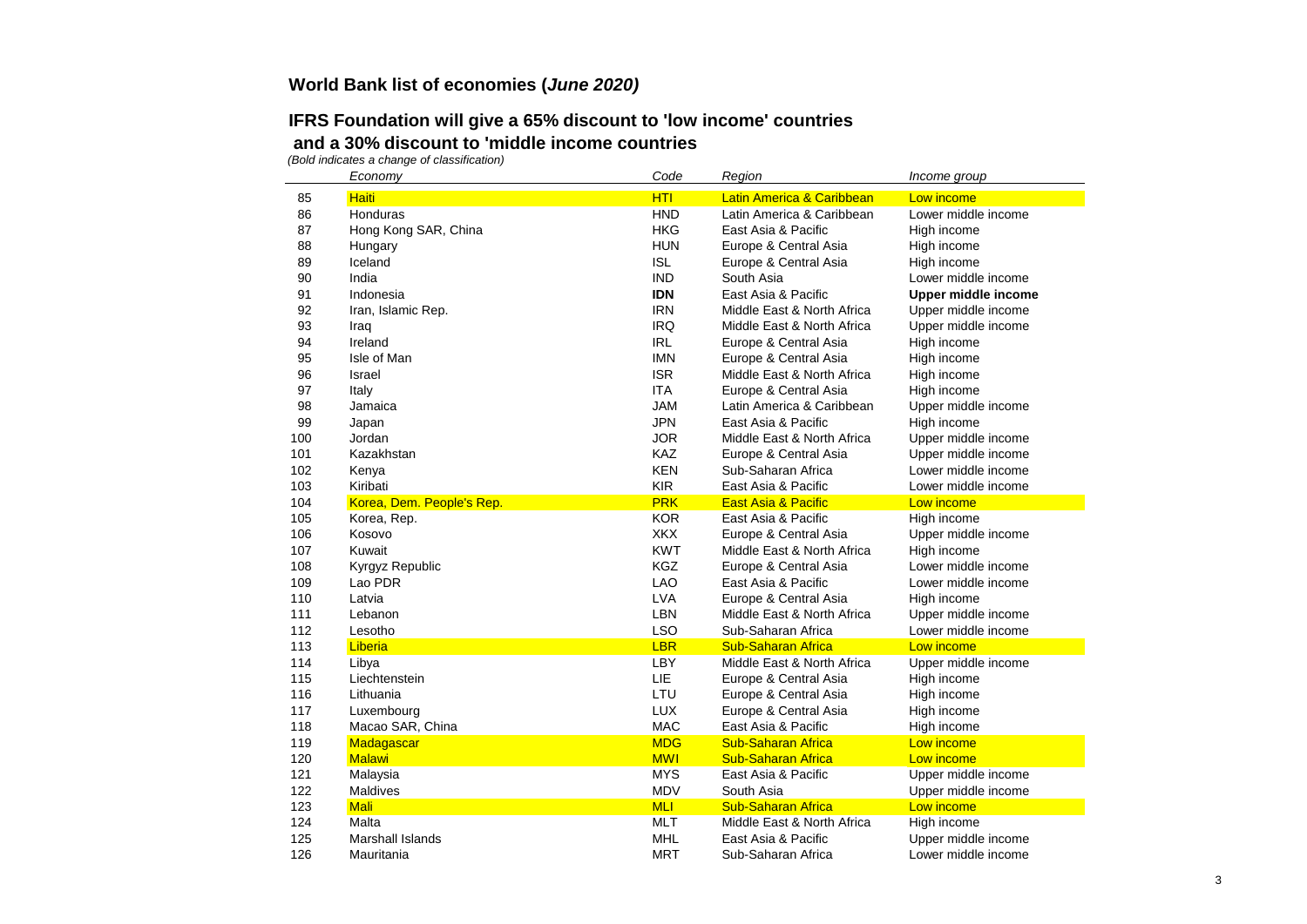## **IFRS Foundation will give a 65% discount to 'low income' countries and a 30% discount to 'middle income countries**

|     | Economy                   | Code       | Region                     | Income group        |
|-----|---------------------------|------------|----------------------------|---------------------|
| 127 | <b>Mauritius</b>          | <b>MUS</b> | Sub-Saharan Africa         | <b>High income</b>  |
| 128 | Mexico                    | <b>MEX</b> | Latin America & Caribbean  | Upper middle income |
| 129 | Micronesia, Fed. Sts.     | <b>FSM</b> | East Asia & Pacific        | Lower middle income |
| 130 | Moldova                   | <b>MDA</b> | Europe & Central Asia      | Lower middle income |
| 131 | Monaco                    | <b>MCO</b> | Europe & Central Asia      | High income         |
| 132 | Mongolia                  | <b>MNG</b> | East Asia & Pacific        | Lower middle income |
| 133 | Montenegro                | <b>MNE</b> | Europe & Central Asia      | Upper middle income |
| 134 | Morocco                   | <b>MAR</b> | Middle East & North Africa | Lower middle income |
| 135 | <b>Mozambique</b>         | <b>MOZ</b> | <b>Sub-Saharan Africa</b>  | Low income          |
| 136 | Myanmar                   | <b>MMR</b> | East Asia & Pacific        | Lower middle income |
| 137 | Namibia                   | <b>NAM</b> | Sub-Saharan Africa         | Upper middle income |
| 138 | Nauru                     | <b>NRU</b> | East Asia & Pacific        | High income         |
| 139 | Nepal                     | <b>NPL</b> | South Asia                 | Lower middle income |
| 140 | <b>Netherlands</b>        | <b>NLD</b> | Europe & Central Asia      | High income         |
| 141 | New Caledonia             | <b>NCL</b> | East Asia & Pacific        | High income         |
| 142 | New Zealand               | <b>NZL</b> | East Asia & Pacific        | High income         |
| 143 | Nicaragua                 | <b>NIC</b> | Latin America & Caribbean  | Lower middle income |
| 144 | <b>Niger</b>              | <b>NER</b> | <b>Sub-Saharan Africa</b>  | Low income          |
| 145 | Nigeria                   | <b>NGA</b> | Sub-Saharan Africa         | Lower middle income |
| 146 | North Macedonia           | <b>MKD</b> | Europe & Central Asia      | Upper middle income |
| 147 | Northern Mariana Islands  | <b>MNP</b> | East Asia & Pacific        | High income         |
| 148 | Norway                    | <b>NOR</b> | Europe & Central Asia      | High income         |
| 149 | Oman                      | <b>OMN</b> | Middle East & North Africa | High income         |
| 150 | Pakistan                  | <b>PAK</b> | South Asia                 | Lower middle income |
| 151 | Palau                     | <b>PLW</b> | East Asia & Pacific        | High income         |
| 152 | Panama                    | <b>PAN</b> | Latin America & Caribbean  | High income         |
| 153 | Papua New Guinea          | <b>PNG</b> | East Asia & Pacific        | Lower middle income |
| 154 | Paraguay                  | <b>PRY</b> | Latin America & Caribbean  | Upper middle income |
| 155 | Peru                      | <b>PER</b> | Latin America & Caribbean  | Upper middle income |
| 156 | Philippines               | <b>PHL</b> | East Asia & Pacific        | Lower middle income |
| 157 | Poland                    | <b>POL</b> | Europe & Central Asia      | High income         |
| 158 | Portugal                  | <b>PRT</b> | Europe & Central Asia      | High income         |
| 159 | Puerto Rico               | PRI        | Latin America & Caribbean  | High income         |
| 160 | Qatar                     | QAT        | Middle East & North Africa | High income         |
| 161 | Romania                   | <b>ROU</b> | Europe & Central Asia      | High income         |
| 162 | <b>Russian Federation</b> | <b>RUS</b> | Europe & Central Asia      | Upper middle income |
| 163 | Rwanda                    | <b>RWA</b> | <b>Sub-Saharan Africa</b>  | Low income          |
| 164 | Samoa                     | <b>WSM</b> | East Asia & Pacific        | Upper middle income |
| 165 | San Marino                | <b>SMR</b> | Europe & Central Asia      | High income         |
| 166 | São Tomé and Principe     | <b>STP</b> | Sub-Saharan Africa         | Lower middle income |
| 167 | Saudi Arabia              | SAU        | Middle East & North Africa | High income         |
| 168 | Senegal                   | <b>SEN</b> | Sub-Saharan Africa         | Lower middle income |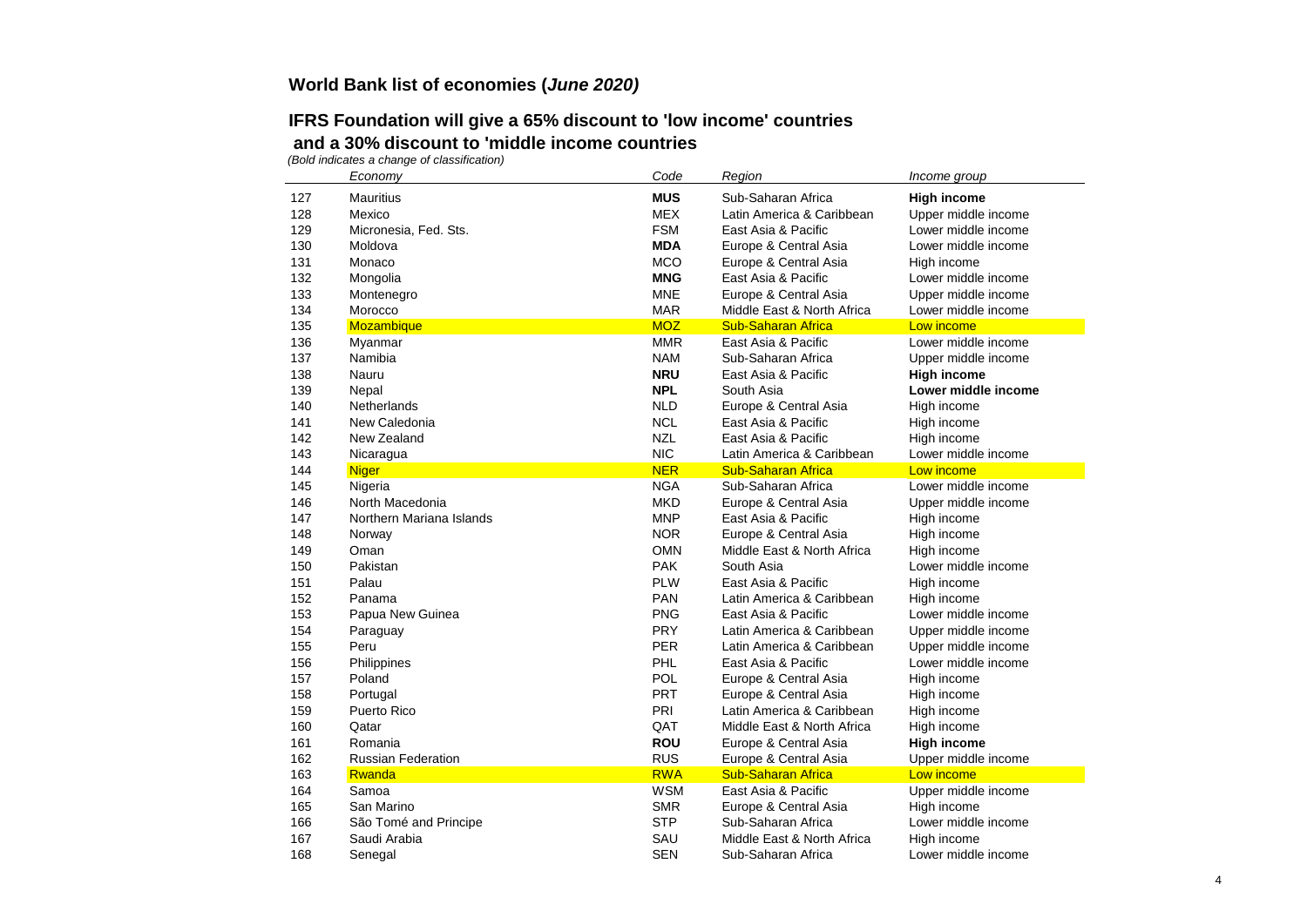## **IFRS Foundation will give a 65% discount to 'low income' countries and a 30% discount to 'middle income countries**

|     | Economy                         | Code       | Region                                | Income group        |
|-----|---------------------------------|------------|---------------------------------------|---------------------|
| 169 | Serbia                          | <b>SRB</b> | Europe & Central Asia                 | Upper middle income |
| 170 | Seychelles                      | <b>SYC</b> | Sub-Saharan Africa                    | High income         |
| 171 | <b>Sierra Leone</b>             | <b>SLE</b> | <b>Sub-Saharan Africa</b>             | Low income          |
| 172 | Singapore                       | <b>SGP</b> | East Asia & Pacific                   | High income         |
| 173 | Sint Maarten (Dutch part)       | <b>SXM</b> | Latin America & Caribbean             | High income         |
| 174 | Slovak Republic                 | <b>SVK</b> | Europe & Central Asia                 | High income         |
| 175 | Slovenia                        | SVN        | Europe & Central Asia                 | High income         |
| 176 | Solomon Islands                 | <b>SLB</b> | East Asia & Pacific                   | Lower middle income |
| 177 | Somalia                         | <b>SOM</b> | <b>Sub-Saharan Africa</b>             | Low income          |
| 178 | South Africa                    | ZAF        | Sub-Saharan Africa                    | Upper middle income |
| 179 | <b>South Sudan</b>              | <b>SSD</b> | <b>Sub-Saharan Africa</b>             | Low income          |
| 180 | Spain                           | <b>ESP</b> | Europe & Central Asia                 | High income         |
| 181 | Sri Lanka                       | <b>LKA</b> | South Asia                            | Lower middle income |
| 182 | St. Kitts and Nevis             | <b>KNA</b> | Latin America & Caribbean             | High income         |
| 183 | St. Lucia                       | <b>LCA</b> | Latin America & Caribbean             | Upper middle income |
| 184 | St. Martin (French part)        | <b>MAF</b> | Latin America & Caribbean             | High income         |
| 185 | St. Vincent and the Grenadines  | <b>VCT</b> | Latin America & Caribbean             | Upper middle income |
| 186 | Sudan                           | <b>SDN</b> | <b>Sub-Saharan Africa</b>             | <b>Low income</b>   |
| 187 | Suriname                        | <b>SUR</b> | Latin America & Caribbean             | Upper middle income |
| 188 | Sweden                          | <b>SWE</b> | Europe & Central Asia                 | High income         |
| 189 | Switzerland                     | CHE        | Europe & Central Asia                 | High income         |
| 190 | <b>Syrian Arab Republic</b>     | <b>SYR</b> | <b>Middle East &amp; North Africa</b> | Low income          |
| 191 | Taiwan, China                   | <b>TWN</b> | East Asia & Pacific                   | High income         |
| 192 | Tajikistan                      | <b>TJK</b> | <b>Europe &amp; Central Asia</b>      | Low income          |
| 193 | Tanzania                        | <b>TZA</b> | Sub-Saharan Africa                    | Lower middle income |
| 194 | Thailand                        | <b>THA</b> | East Asia & Pacific                   | Upper middle income |
| 195 | <b>Timor-Leste</b>              | <b>TLS</b> | East Asia & Pacific                   | Lower middle income |
| 196 | <b>Togo</b>                     | <b>TGO</b> | <b>Sub-Saharan Africa</b>             | Low income          |
| 197 | Tonga                           | <b>TON</b> | East Asia & Pacific                   | Upper middle income |
| 198 | <b>Trinidad and Tobago</b>      | <b>TTO</b> | Latin America & Caribbean             | High income         |
| 199 | Tunisia                         | <b>TUN</b> | Middle East & North Africa            | Lower middle income |
| 200 | Turkey                          | <b>TUR</b> | Europe & Central Asia                 | Upper middle income |
| 201 | Turkmenistan                    | <b>TKM</b> | Europe & Central Asia                 | Upper middle income |
| 202 | <b>Turks and Caicos Islands</b> | <b>TCA</b> | Latin America & Caribbean             | High income         |
| 203 | Tuvalu                          | <b>TUV</b> | East Asia & Pacific                   | Upper middle income |
| 204 | Uganda                          | <b>UGA</b> | <b>Sub-Saharan Africa</b>             | Low income          |
| 205 | Ukraine                         | <b>UKR</b> | Europe & Central Asia                 | Lower middle income |
| 206 | <b>United Arab Emirates</b>     | <b>ARE</b> | Middle East & North Africa            | High income         |
| 207 | United Kingdom                  | <b>GBR</b> | Europe & Central Asia                 | High income         |
| 208 | <b>United States</b>            | <b>USA</b> | North America                         | High income         |
| 209 | Uruguay                         | <b>URY</b> | Latin America & Caribbean             | High income         |
| 210 | Uzbekistan                      | <b>UZB</b> | Europe & Central Asia                 | Lower middle income |